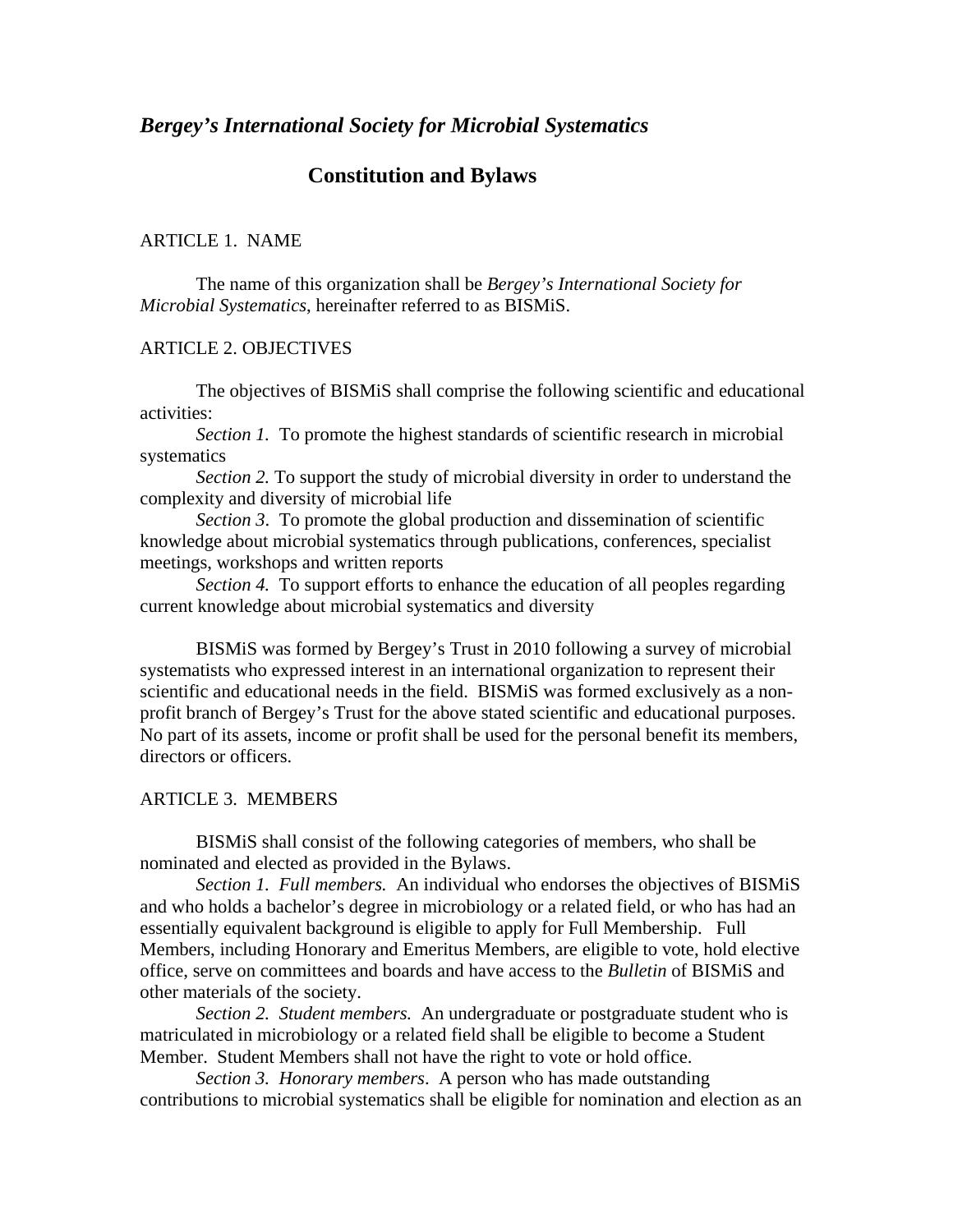Honorary Member. Honorary status is the highest recognition given to members and carries the same privileges as Full Member.

*Section 4. Emeritus members*. A person who has been a full member for at least 20 years preceding retirement from professional work and who is 65 years or older may apply for Emeritus status, which has the same benefits and rights of Full Members.

*Section 5. Corporate, Foundation and Patron membership.* Corporations, Foundations and Patrons, i.e., individuals who are not microbial systematists, that have an interest in supporting the objectives of BISMiS may join the society and have a vote but cannot become officers.

# ARTICLE 4. OFFICERS

*Section 1. Elective Officers.* The Elective Officers shall be President, President-Elect and Secretary. Each officer shall serve a single, two-year term following the biannual meeting of BISMiS. Nomination and election of Elected Officers shall be conducted as provided in the Bylaws. In the event that an officer becomes incapacitated or resigns, the Executive Board will appoint a member who shall replace the officer until the next election.

*Section 2. Duties of the elective officers shall be:* 

a. The **President** shall preside over all the meetings of BISMiS and the Executive Board, and shall perform such duties as needed and parliamentary usage require, in accordance with this Constitution and Bylaws. The President shall also have the responsibility of organizing the general meeting of BISMiS along with the Executive Board, including the time, location and program of the meeting.

 b. The **President Elect** shall preside in the absence of the President in addition to performing those duties that are delegated by the President. The President Elect shall become President following the general meeting of BISMiS.

 c. The **Secretary** shall maintain a register of the full, sustaining and honorary members of BISMiS; shall notify the membership of meetings and other pertinent matters; shall receive abstracts or manuscripts submitted for presentation at the general meeting as well as any reports that may ensue from the general meeting and other meetings.

*Section 3. Treasurer.* The Treasurer of Bergey's Trust shall be the Treasurer of BISMiS. The BISMiS account including revenues from Memberships of all categories, meetings, publications and other activities of BISMiS will be kept separate from that of Bergey's Manual, a separate branch of Bergey's Trust. The Treasurer's duties also include submitting tax information to the US government to ensure that BISMiS maintains its non-profit status.

*Section 4. Executive Board*. The executive board shall comprise the President, President-Elect, Secretary, Treasurer and Chair of Bergey's Trust.

*Section 5. Executive Officers.* BISMiS may employ an Executive Director and Staff to assist in carrying out the policies of BISMiS if needed and can be supported by revenues of BISMiS.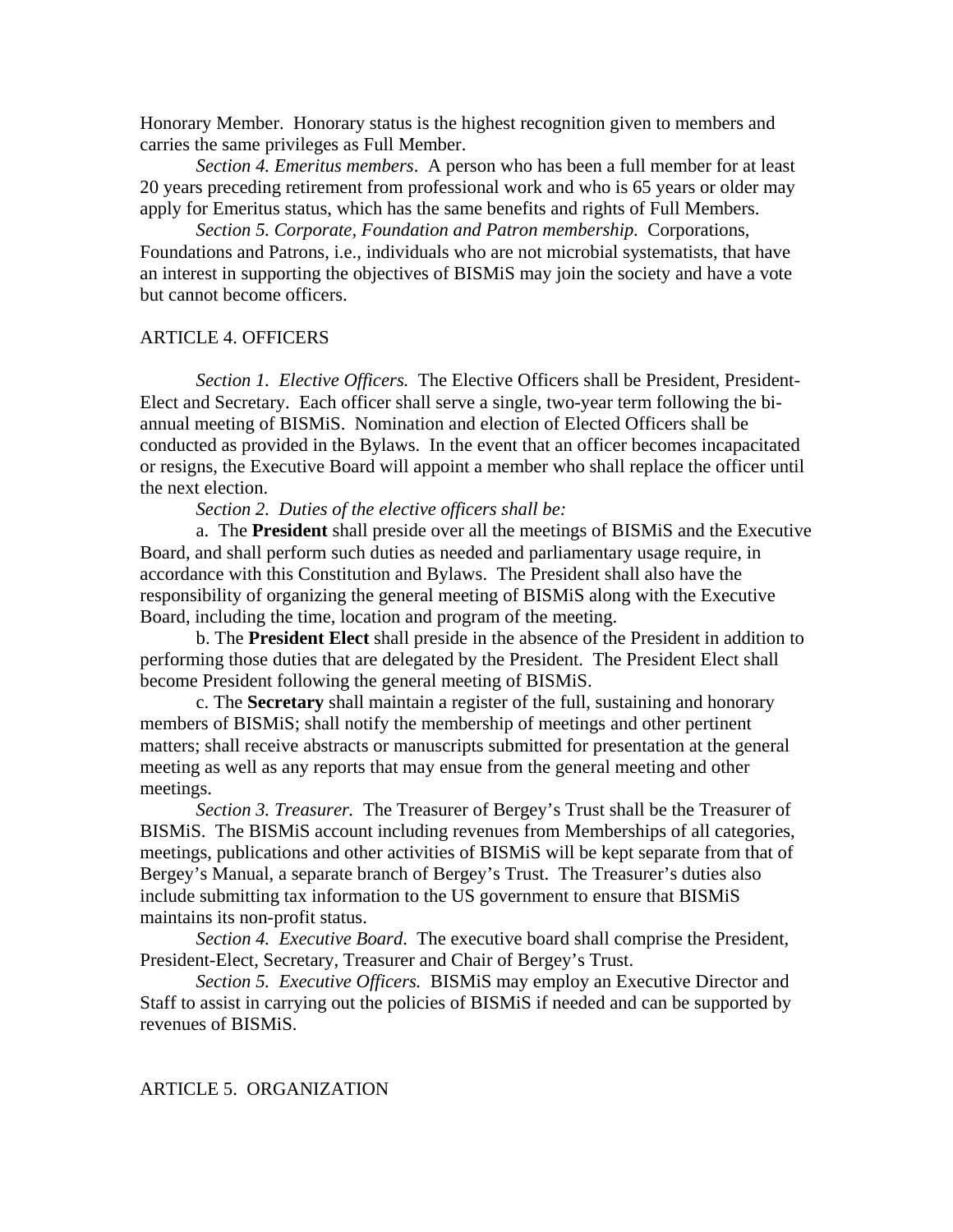In order to implement its objectives, BISMiS may institute Boards and Committees for specific purposes.

*Section 1. Boards and Committees*. Chairs and members of organizational groups shall be appointed by the Executive Board on an ad hoc basis for defined periods. Permanent boards and committees may also be instituted if necessary.

*Section 2. International Academy of Microbial Systematics*. The officers shall appoint a Board to form an International Academy of Microbial Systematics (= the Academy) to recognize noted microbiologists who have made significant contributions to microbial taxonomy. Those who have been elected to fellowship shall be called Fellows of International Academy of Microbial Systematics. Members of BISMiS may nominate other members or non-member affiliates of BISMiS who have made substantive contributions to the field by providing a curriculum vita of the nominee along with a description of his or her major contributions to microbial systematics. The nominees case shall be evaluated by the Board, which will decide whether or not they shall become Fellows of the International Academy of Microbial Systematics.

 The Academy shall have a Board of Governors, the members of which are elected by Fellows.

The Academy shall assess fees as needed for its operation.

### ARTICLE 6. PUBLICATIONS

 Publications, such as the *Bulletin* of BISMiS and related communication services including web sites, will be administered through the Bergey Editorial Office. Revenue received from publications that are above expenses of the Editorial Office will accrue to BISMiS in its separate bank account.

*Section 1. Bulletin of the Bergey's International Society for Microbial Systematics*. The *Bulletin* shall be an official on-line publication of the Society. The *Bulletin* does not publish original research articles, but the content will be restricted to biographies, autobiographies (by invitation), mini-review articles, opinion articles, reports of taxonomic committees, educational articles, obituaries and letters to the editor that pertain to the subject of microbial systematics and other items of interest to members of BISMiS.

The Editor of the *Bulletin* shall be appointed by the Executive Board for a term of three years, which may be renewed one or two times at most. The Editor shall serve at the discretion of the Executive Board. The Editor shall be responsible for receiving and deciding on the appropriateness of manuscripts, appointing an editorial board and staff, and all other aspects of the journal's publication.

# ARTICLE 7. MEETINGS

 BISMiS may hold meetings at specific international locations as necessary. Meetings shall occur on alternate years, beginning with 2011. At least one year prior to the meeting, the President and Executive Board of BISMiS shall appoint a Chair of the Meetings Committee, who will be located in close proximity to the site for the forthcoming meeting. The Chair shall establish a Local Organizing Committee that shall